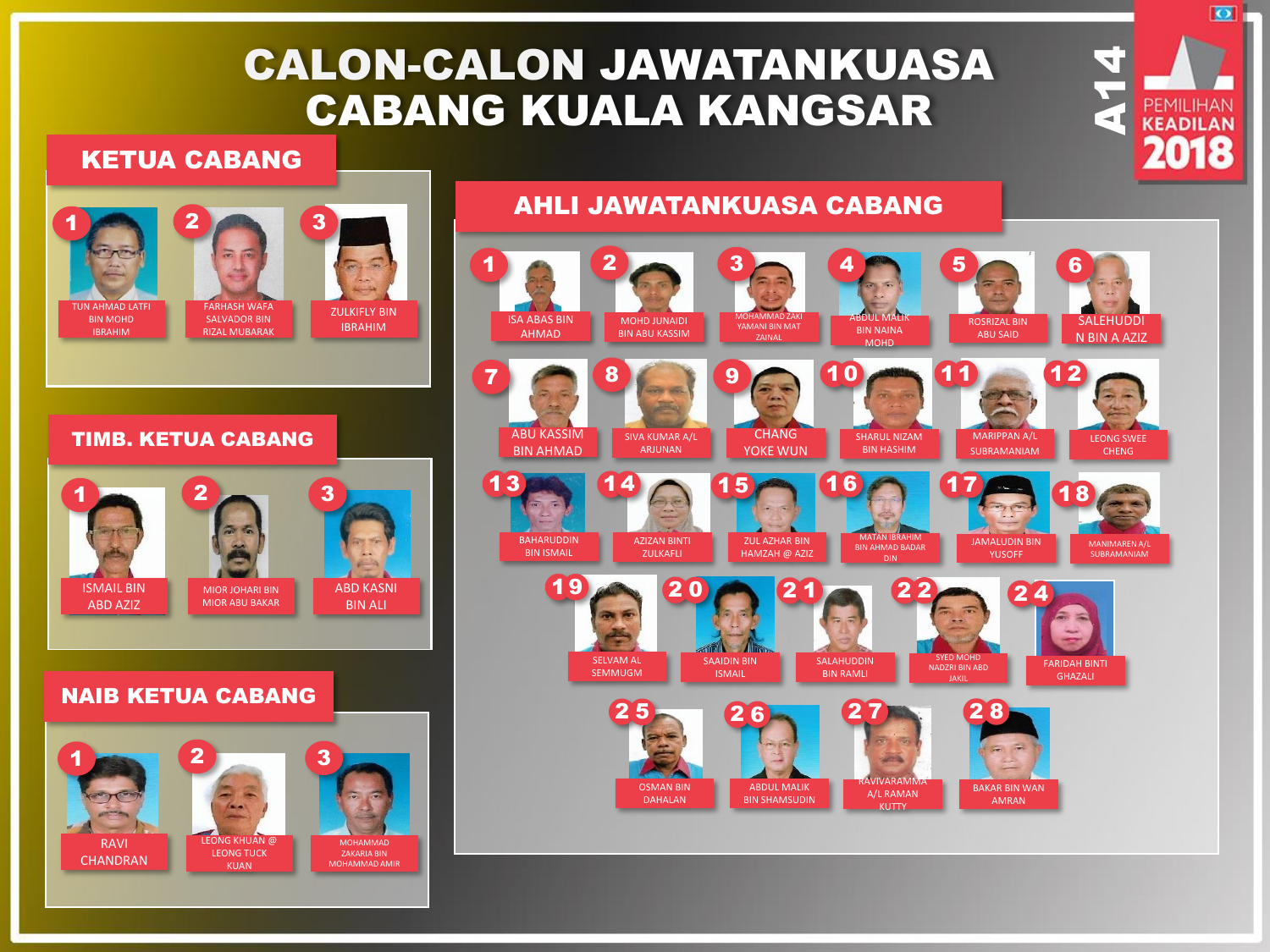# CALON-CALON JAWATANKUASA AMK CABANG KUALA KANGSAR

## KETUA AMK CABANG



# AHLI JAWATANKUASA AMK CABANG



 $\frac{1}{4}$ 

 $\overline{\bullet}$ 



TIMB. KETUA AMK CABANG



### NAIB KETUA AMK CABANG